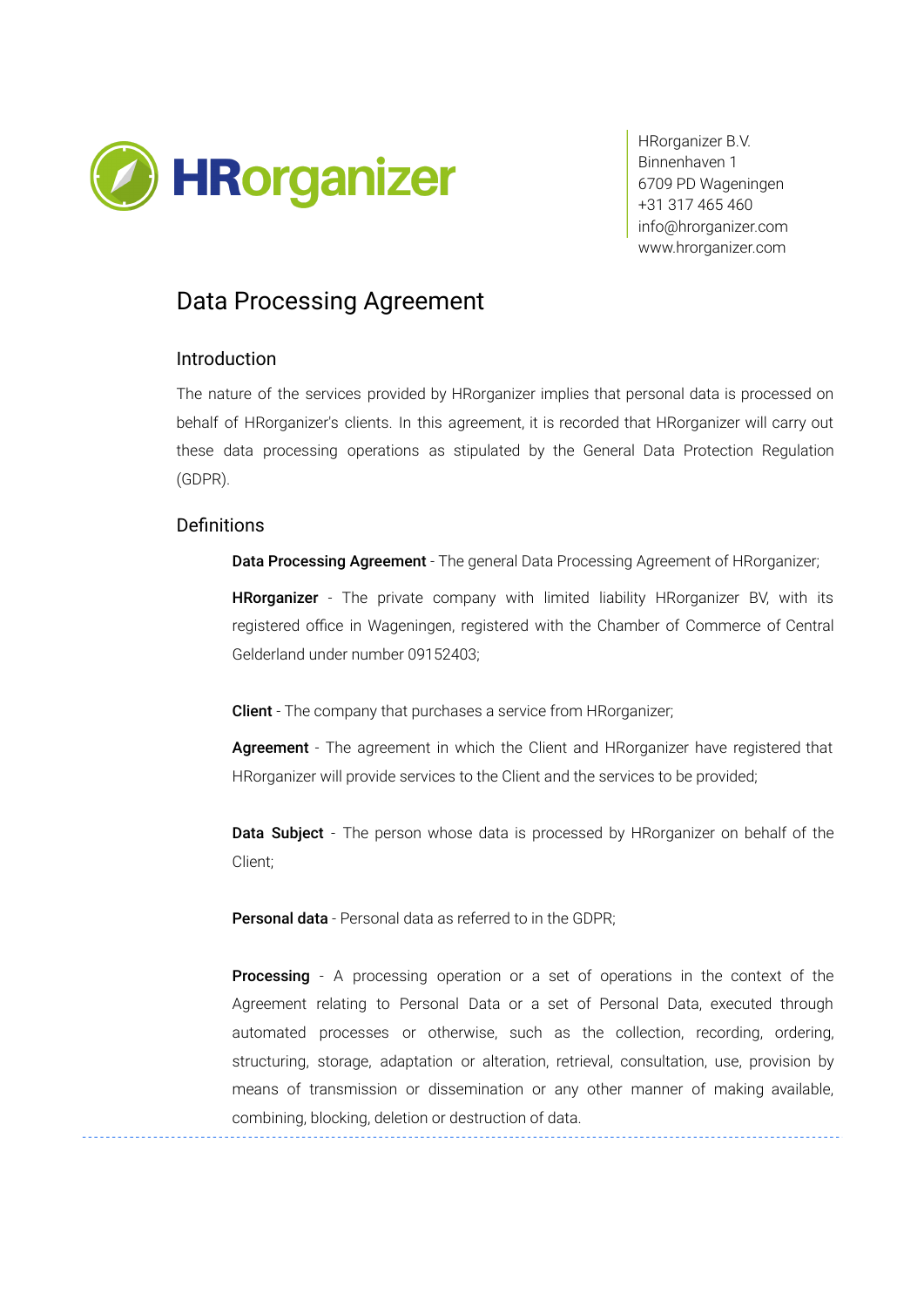

### Applicability and duration

This agreement applies to any agreement between the Client and HRorganizer. Given the nature of the agreement, this Processing Agreement will be valid until the moment HRorganizer no longer carries out any Data Processing operations for the Client. At the end of the last agreement, HRorganizer starts the removal of the Personal Data.

#### Data

HRorganizer processes information about (prospective) employees on behalf of the Client. This information is provided to HRorganizer by both the Client and the Data Subject. More specifically, this information is recorded when the Data Subject participates in digitally offered structured questionnaires. In addition, information is added in the form of feedback and evaluation.

This Personal data includes, but is not limited to, general identifying data, social data such as gender, age and country of origin, and data concerning the skills, knowledge and experience such as education and work experience.

The Client is responsible for assessing and recording the necessity of the Data Processing.

## **Objective**

The Personal data is used for analysis and evaluation, in accordance with the Agreement concluded with the Client. Non-identifiable statistical data derived from this Personal data will also be added to the data used for the functioning of the software.

#### Restriction

HRorganizer uses Microsoft as a third party (sub)processor. The data processing and security terms in observance of the Data Protection Act (GDPR) can be found in the document: "Microsoft Products and Services Data Protection Addendum (DPA)" at the following link: [http://aka.ms/dpa.](http://aka.ms/dpa) Without written consent of the Client there will be no sub-processing with another third party.

If HRorganizer has to provide information by order of a competent authority, it will do so. In that case, HRorganizer will inform the Client of such provision, unless HRorganizer is explicitly forbidden by the competent authority to inform the Client.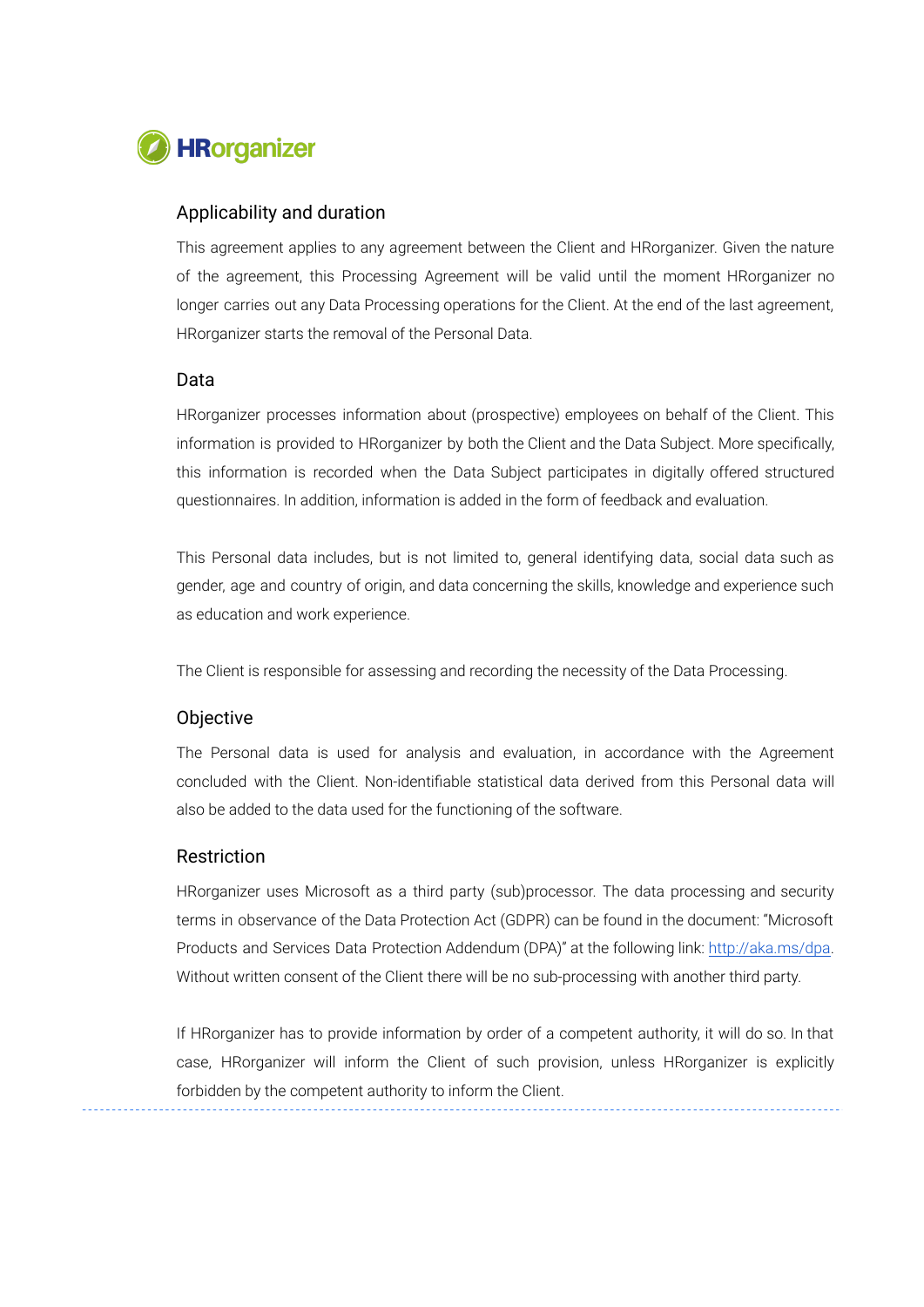

#### Rights of the Data Subject

HRorganizer guarantees that, when the Client is called to account by a Data Subject on his right of inspection, oblivion, rectification and supplementation, data portability, restriction of processing, objection or information, it will cooperate to ensure that a Data Subject can actually exercise those rights.

If a Data Subject directly approaches HRorganizer with a request based on these rights, HRorganizer will, if it can identify the Data Subject, execute the request and inform the Client of such execution and the consequences it has for the information processed on behalf of the Client.

The Client shall bear the costs of cooperating in these rights.

## Security & Privacy

HRorganizer will secure the Processing operations in such a way that no unauthorised Data Processing can take place. This security is set up in such a way that it complies with the state of the technology.

If there is nevertheless a suspicion of unauthorised Data Processing, HRorganizer will take measures to limit the consequences and will inform the Client of the nature, scope and consequences of the unauthorised Processing.

HRorganizer will only collect the necessary data to be able to provide their services. There is a yearly review of the process and HRorganizer is open to suggestions from the Client as well as Data Subjects to evaluate and adjust this process.

Personal data is not kept longer than required by law. At the request of the Client or the Data Subject, personal data may be destroyed earlier, always in accordance with the law. In the context of privacy, HRorganizer will not keep personally identifiable data longer than necessary for the purpose for which this data was provided. Anonymized and aggregated data will be stored and used to improve the service and to produce processing statistics.

Since the Processing takes place on behalf of the Client, it is the Client who is liable to report a data breach if necessary.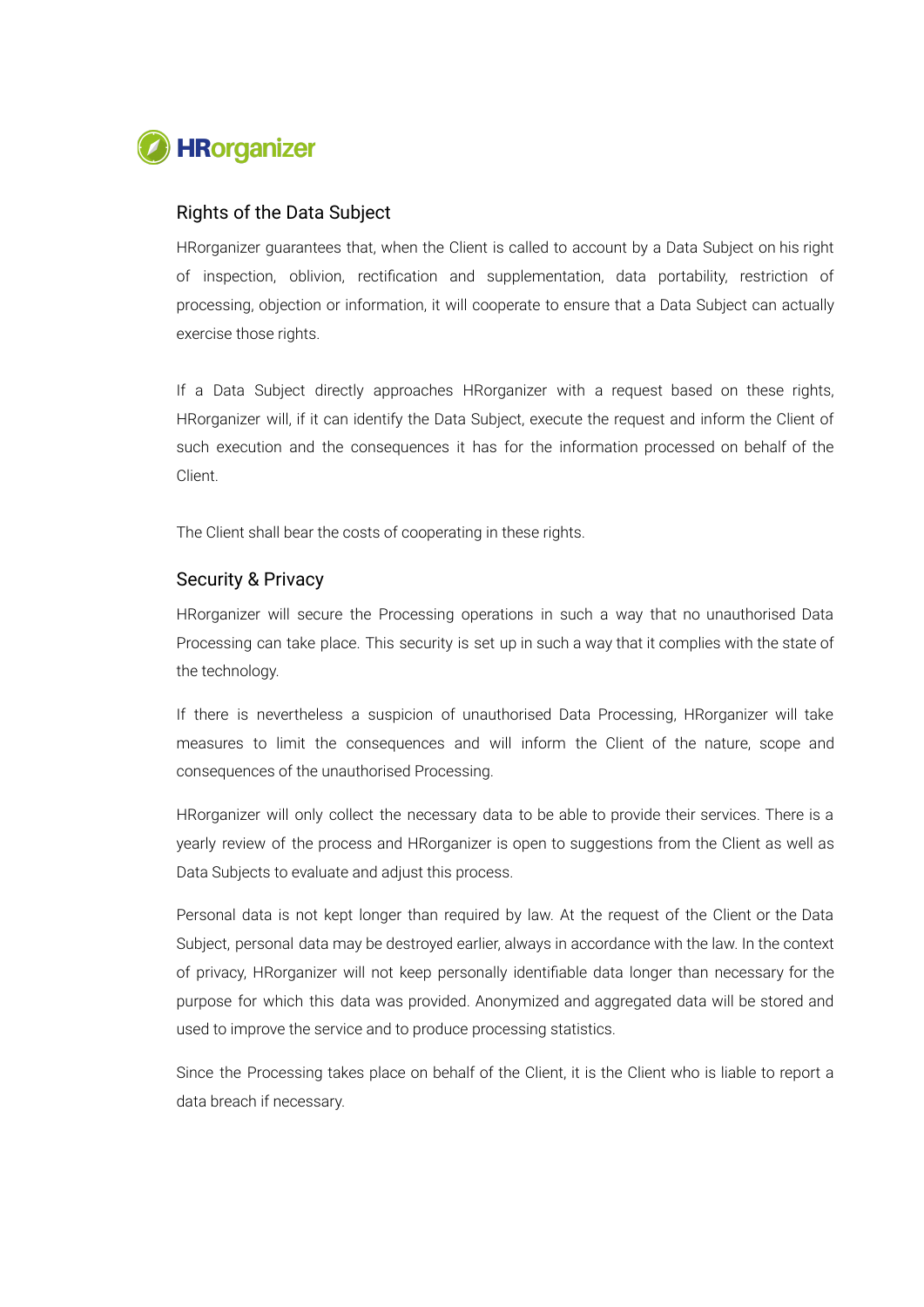

## Indemnity

In the case that HRorganizer did not observe the relevant legislation, regulations or security requirements in this Data Processing Agreement, HRorganizer will safeguard the Client of damages, fines and claims of third parties as a result of this negligence.

The Client indemnifies HRorganizer against any claim by third parties, including the Data Subjects, against HRorganizer in relation to the Data Processing operations caused by the handling or negligence of the Client.

### Audit

The Client has the right to have an audit conducted by an independent expert in order to establish that HRorganizer complies with the General Data Protection Regulation in the performance of this Agreement.